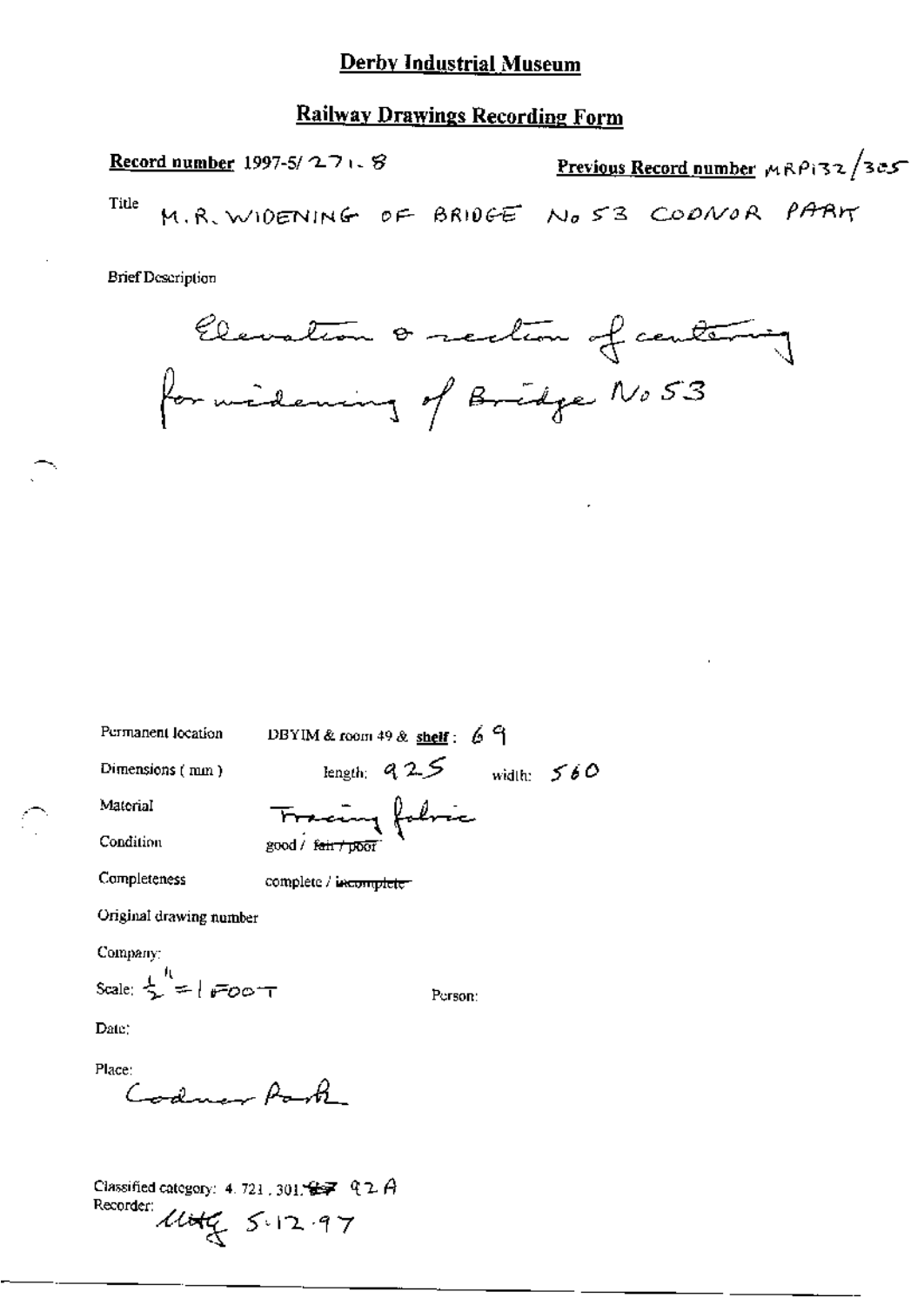### **Railway Drawings Recording Form**

Previous Record number MRP132/305 Record number 1997-5/ $271.9$ M.R. WOENING OF BRIDGE NO53 COONER PARK Title

**Brief Description** 



DBYIM & room 49 & shelf:  $67$ Permanent location length:  $94^\circ$  width:  $560^\circ$ Dimensions (mm) Tracing fabric Material Condition good / fair / poor Completeness complete / incomplete-Original drawing number Company: Scale:  $\sum_{n=1}^{n}$  = {Foo T Person:  $R.E.V.A$ Date:  $8/12/1899$ 

Place:

Cardman Park

Classified category: 4, 721, 301, 327 92 A Recorder lug 5.12.97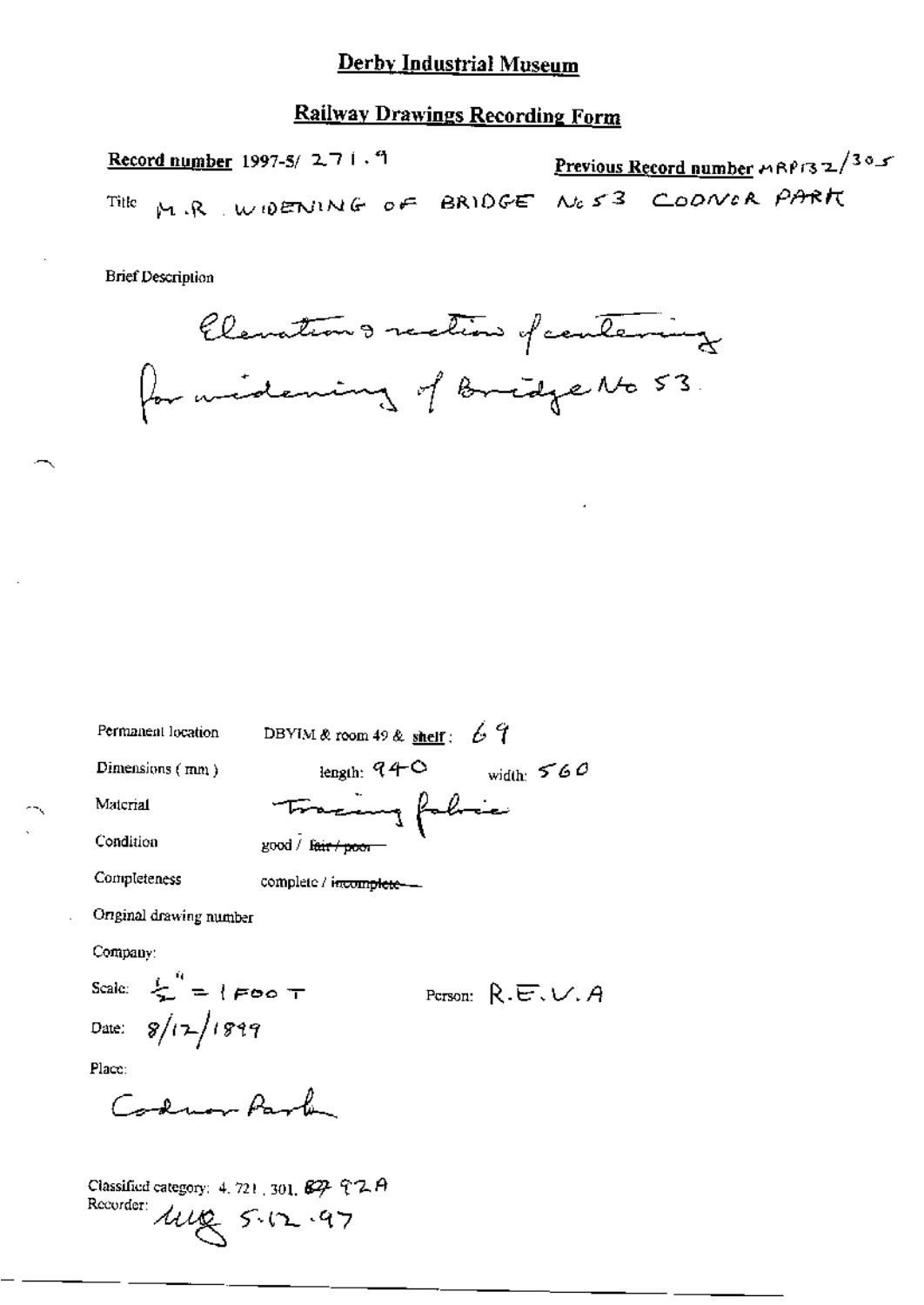### **Railway Drawings Recording Form**

Previous Record number MRP132/305 **Record number 1997-5/27 1.10** Tille M.R. CODNOR PARKT - CENTERING FOR BRIDGE NO 53

**Brief Description** 

Elevation & rections of cantering for strangliening bridge No53 over River Grewash. Siteplan. Key plan.

DBYIM & room 49 & shelf  $\angle$ 9 Permanent location length:  $950$  width: 610 Dimensions (mm) Tracing followic Material Condition good / fairt 17001 Completeness complete / incomplete -Original drawing number Company: Scale:  $\frac{1}{2}$   $\theta \frac{1}{4}$  =  $1$  FOOT Person: T. S. L Date:  $S_{\alpha\beta}U(9/0$   $\qquad \qquad 1'' = 40FET$ Place: Income Park

Classified category: 4, 721, 301,  $\mathcal{L} \mathcal{F}$   $Q \mathcal{A}$ Recorder:  $149 - 5.12.97$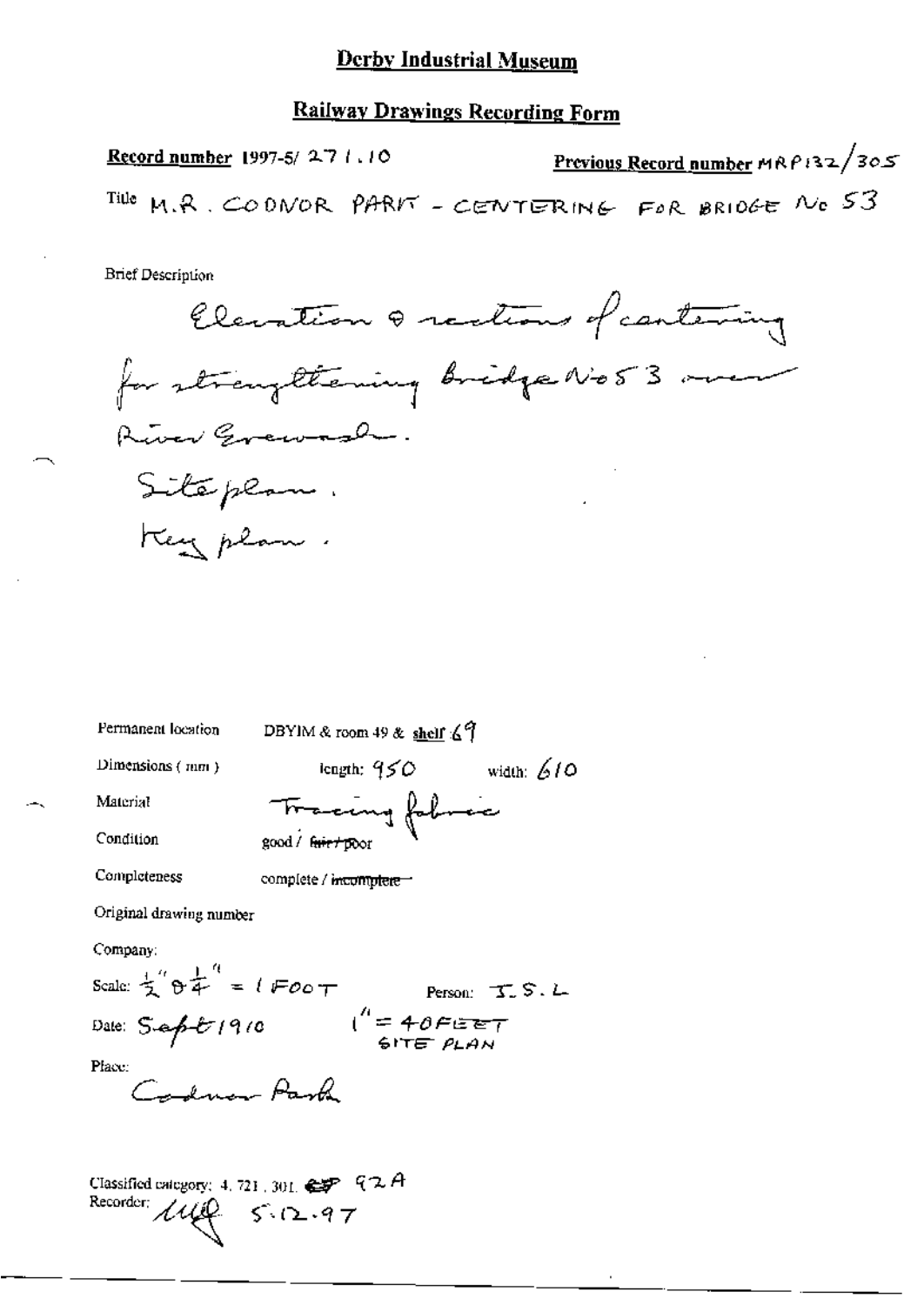# **Railway Drawings Recording Form**

Record number 1971-384/706,  $16A-E$  Previous Record number  $1494-$ 

Title

**Brief Description** 

Bridge widening rentering

| Permanent location       | 33<br>DBYIM & room 句 & shelf: |         |        |
|--------------------------|-------------------------------|---------|--------|
| Dimensions (mm)          | length:                       |         | width: |
| Material                 |                               |         |        |
| Condition                | good / fair / poor            |         |        |
| Completeness             | complete / incomplete         |         |        |
| Original drawing number  |                               |         |        |
| Company: MR              |                               |         |        |
| Scale: $1'' = 4 \div 2'$ |                               | Person: |        |
| Date: $1904$             |                               |         |        |
| Place:                   |                               |         |        |
| Rye Bridge               |                               |         |        |

Classified category: 4.721.301. 92 A Recorder:

MISSING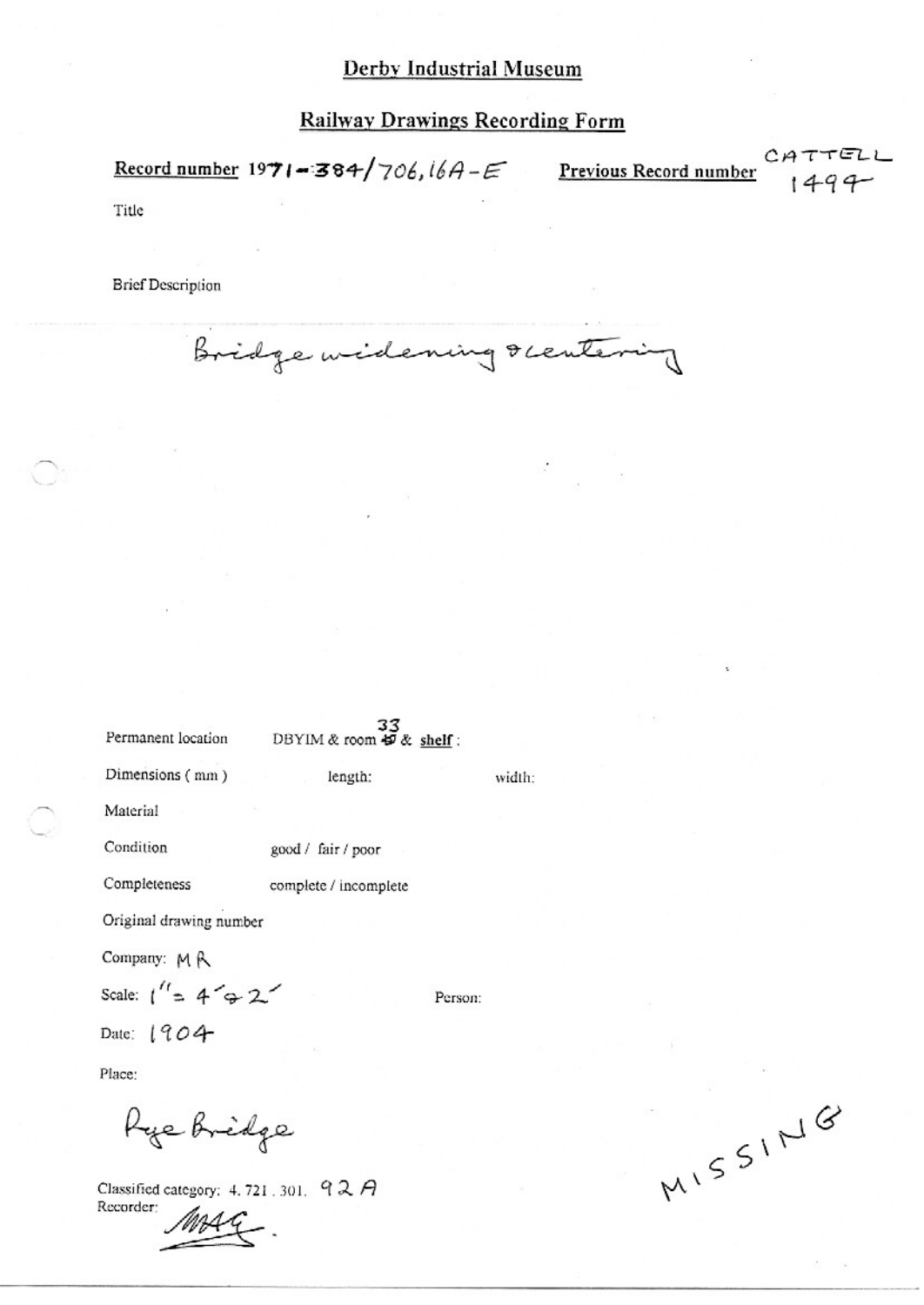**Railway Drawings Recording Form**  $1971 - 384 / 628$  $CATTE$ Record number 1971 - 384/628 Previous Record number  $\mu$ <sub>R</sub> $\rho$  132/131 Title  $PYE$  BRIDGE

**Brief Description** 

Han of zunction between MR& GN at north end of Pye Bridge States. Crosses over River Grework and Age Bridge to Selston road. Closed Canal Jan S.B.

|                                 |                                                                       | 121            |
|---------------------------------|-----------------------------------------------------------------------|----------------|
| Permanent location              | DBYIM & room 49 & shelf: $\overrightarrow{424}$ $\overrightarrow{42}$ |                |
| Dimensions (mm)                 | length: $835$                                                         | width: $660$   |
| Material                        | Paperon folice                                                        |                |
| Condition                       | good / fair / poor                                                    |                |
| Completeness                    | complete / incomplete                                                 |                |
| Original drawing number $XV$ 63 |                                                                       |                |
| Company:                        |                                                                       |                |
| Scale: $1'' = 40$ FEET          |                                                                       | Person:<br>CTD |
| Date:<br>1886                   |                                                                       |                |
| Place:                          |                                                                       |                |
| Kye Bridge                      |                                                                       |                |

Classified category: 4.721.301. 92A,  $\sigma$ Recorder  $\mu$  14/11/2003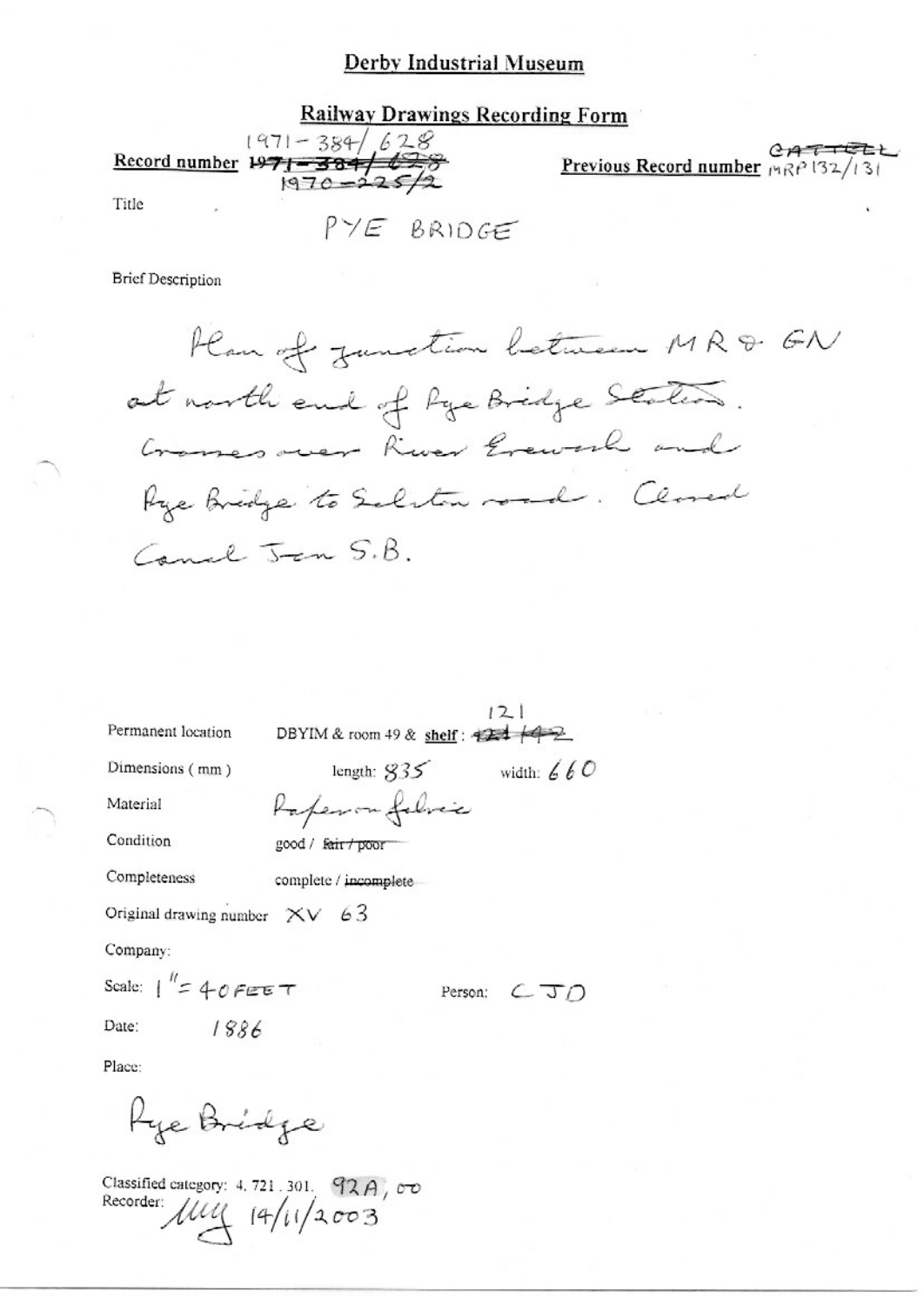# **Railway Drawings Recording Form**

Record number 1997-5/271.29

Previous Record number HRP132/305

M.R. WIDENING OF BRIDGE NOSA PYE BRIDGE Title

**Brief Description** 

Elevation oriention of centering.

| Permancul Iocalion -    | DBYIM & FOOM 49 & $\frac{\text{snen}}{\text{snen}}$ : $\frac{1}{6}$ $\frac{1}{7}$ |  |
|-------------------------|-----------------------------------------------------------------------------------|--|
| Dimensions (mm)         | length: $950$ width: $490$                                                        |  |
| Material                | Fracing folice                                                                    |  |
| Condition               | good / fair / peer-                                                               |  |
| Completeness            | complete / in <del>complete =</del>                                               |  |
| Original drawing number |                                                                                   |  |
| Company: $M R$          |                                                                                   |  |
| Scale: $1'' = 2$ Feet   | Person:                                                                           |  |
| Date:                   |                                                                                   |  |
| Place:                  |                                                                                   |  |

Classified category: 4, 721, 301,  $32^2$  92A<br>Recorder:  $\text{W6}$   $6 - 1 - 98$ 

Rya Bridge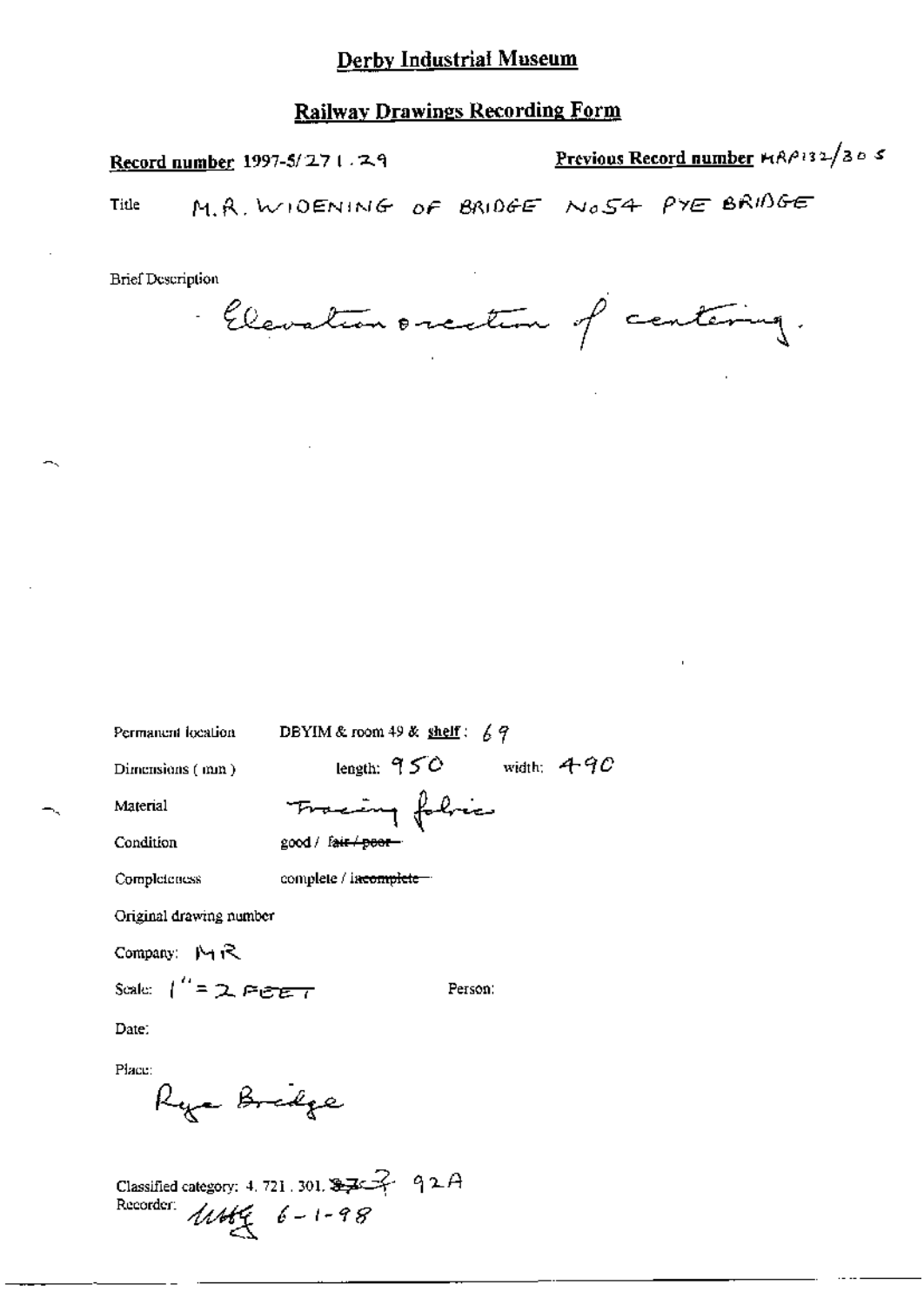### **Railway Drawings Recording Form**

Previous Record number MRP 13 2/305 Record number 1997-5/ $271.3\degree$ M.R. WIDENING OF BRIDGE NO 56 PYE BRIDGE Tifle

**Brief Description** 

Elevation o rection of centering.

Chuterfield - Rya Bridge over River

Permanent location

DBYIM & room 49 & shelf:  $69$ 

Dimensions (mm)

length:  $1080$  width:  $605$ 

Person:

Material

Tracing folice good / fair / poor-

Condition

Completeness

complete / incomplete

Original drawing number

Company: MR Scale:  $1'' = 2$  FEET<br> $1'' = 8$  FEET

Date:  $6.9.1898$ 

Place:

Ryc Bridge

Classified category: 4.721, 301.  $873$  92A<br>Recorder:  $M4$  6-1-98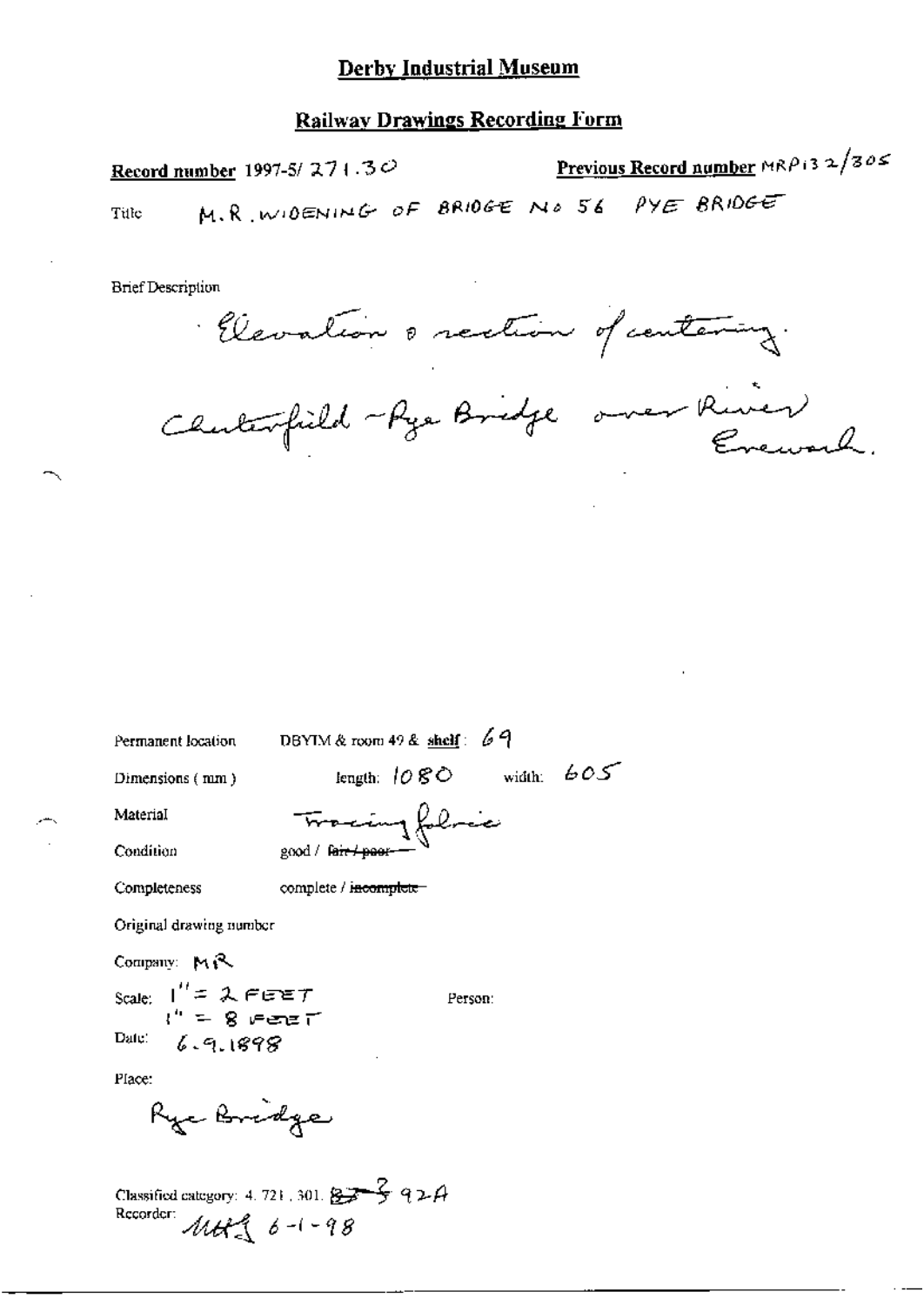# **Railway Drawings Recording Form**

Previous Record number  $MRP$  ;  $32/305$ Record number 1997-5/271.31 M.R. Bridge NO57 Pge Bridge Title Centering

**Brief Description** 

Elevation of century, tutal orange

Permanent location

DBYIM & room 49 & shelf:  $69$ 

Dimensions (mm)

length:  $465$  width:  $305$ 

Person:

Material Condition Tracing paper good / fasc power

Completeness

complete / incomplete-

Original drawing number

Company: MR

Date:

Place: Pye Bridge

Scale:  $1'' = 2$  PEET

Classified category: 4.721.301.  $\frac{27}{27}$  a 2.4<br>Recorder:  $\frac{1}{4}$